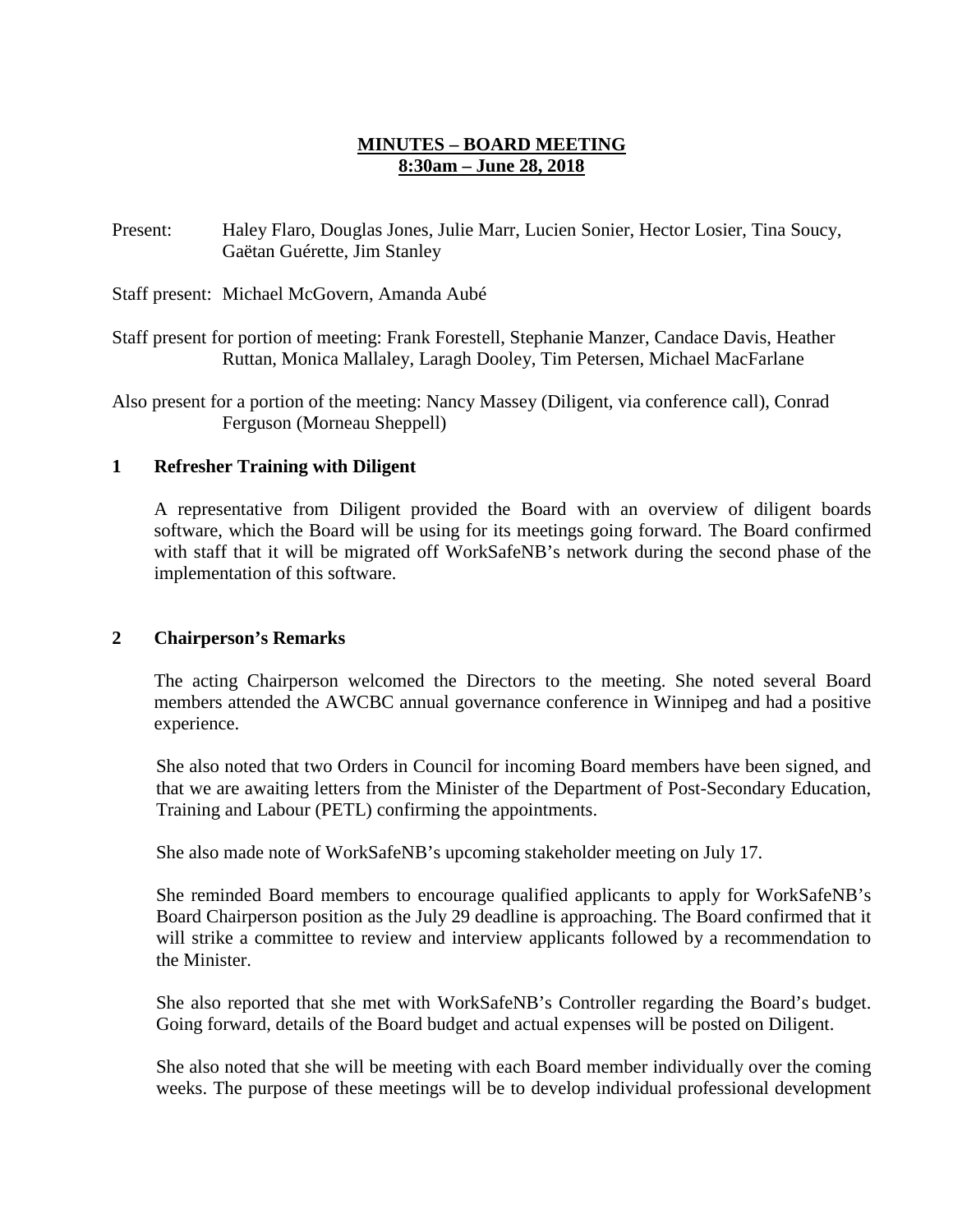plans and to prepare a Board work plan to address any identified process improvement opportunities.

### **3 Safety Moment**

WorkSafeNB's President and CEO noted the importance of backing into parking spots or driving through when possible to reduce risks associated with backing into traffic.

### **4 Declaration of any Conflicts of Interest**

The acting Chairperson asked any Board members who have any conflicts of interest arising from the meeting agenda to declare that conflict. No conflicts were declared.

### **5 Adoption of the Agenda**

The Board added agenda item 14 – New Business to address any items which arose after the preparation of the meeting agenda. This will be a standard agenda item going forward.

**Moved, seconded, and on consensus**, the agenda was adopted as amended.

## **6 Approval of Minutes of May 31, 2018 Meeting**

**Moved, seconded, and on consensus**, the minutes of May 31, 2018 were approved as written.

### **7 In-Camera Session**

Following the in-camera session, the Board made the following motion:

**Moved, seconded, and on consensus**, the Board of Directors adopted the proposed reorganization of the corporate structure WorkSafeNB to reflect a stronger focus on Prevention and Rehabilitation/Return to Work as well as the key leadership resources required to upgrade WorkSafeNB IT systems.

#### **8 President and CEO Report**

WorkSafeNB's President and CEO provided a verbal report to the Board. He reported:

• He has reached out to WorkSafeNB's external actuary regarding duration of claims and hearing loss claims. He explained that WorkSafeNB's hearing loss policy will be revisited and updated;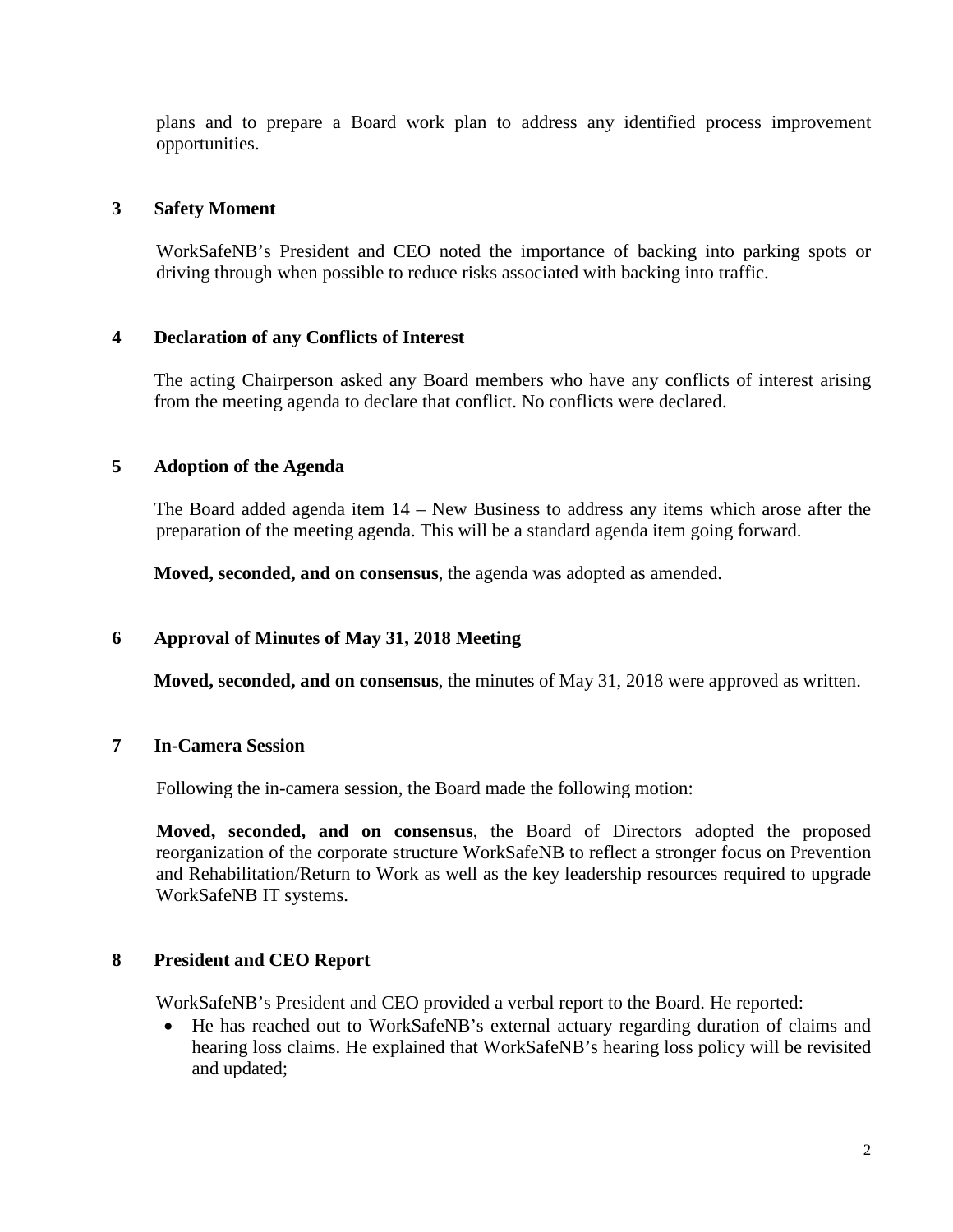- An RFP is being done to engage a third party to assist WorkSafeNB in developing leadership competencies, which will feed into succession planning and professional development;
- Once the organizational changes are complete later this fall, WorkSafeNB will commence the 5-year review of the compensation model review which will address recommendations from the Auditor General in her Volume 1 report in June 2018;
- A comparison of WorkSafeNB staff health benefits will be done in order to compare benefits across crown corporations and provincial government. A complete review with costing will be brought to the Board in due course;
- Mileage rates and Board per diems will also be reviewed;
- Management is pleased with the initial progress made flowing from the strategy sessions and the Board will receive a further update on July 18;
- A recent WCAT decision maintained WorkSafeNB standing at all appeal hearings;
- WorkSafeNB will soon be issuing an RFP on an evaluation of WorkSafeNB's Rehabilitation Centre (WRC), which will focus on whether services are being delivered in a cost-effective manner and how WorkSafeNB can best deliver services to injured workers across the entire province. The Board requested the evaluation be broad, creative and client-centred;
- Flowing from the Auditor General's report, an RFP will be issued to review WorkSafeNB's financial structure and processes;
- A stakeholder meeting with firefighters and municipalities regarding the process to consider additional presumptive cancers to regulation was complete. Subsequent meetings with the stakeholders are required;
- The Integrity Commissioner has provided a positive decision on WorkSafeNB's client satisfaction survey and an RFP has been issued, which will be evaluated shortly; and
- An investment education session is scheduled in August, which will include presentations from an outsourced Chief Investment officer, a more detailed presentation from Eckler on the findings of its study, a presentation from Vestcor Investment Management Corporation, and some input from Nova Scotia's Chief Financial Officer.

## **9 Consent Agenda**

## **(a) Task List of June 28, 2018**

The Board reviewed the Task List Report, which forms part of the Board's record for this meeting.

The Board requested that staff follow up on the task list item related to an internal scan on strengths and weaknesses of the linguistic balance within WorkSafeNB.

#### **(b) Toolkit Notes**

The Board noted the value of the inclusion of the toolkit notes.

#### **10 Q1 Results**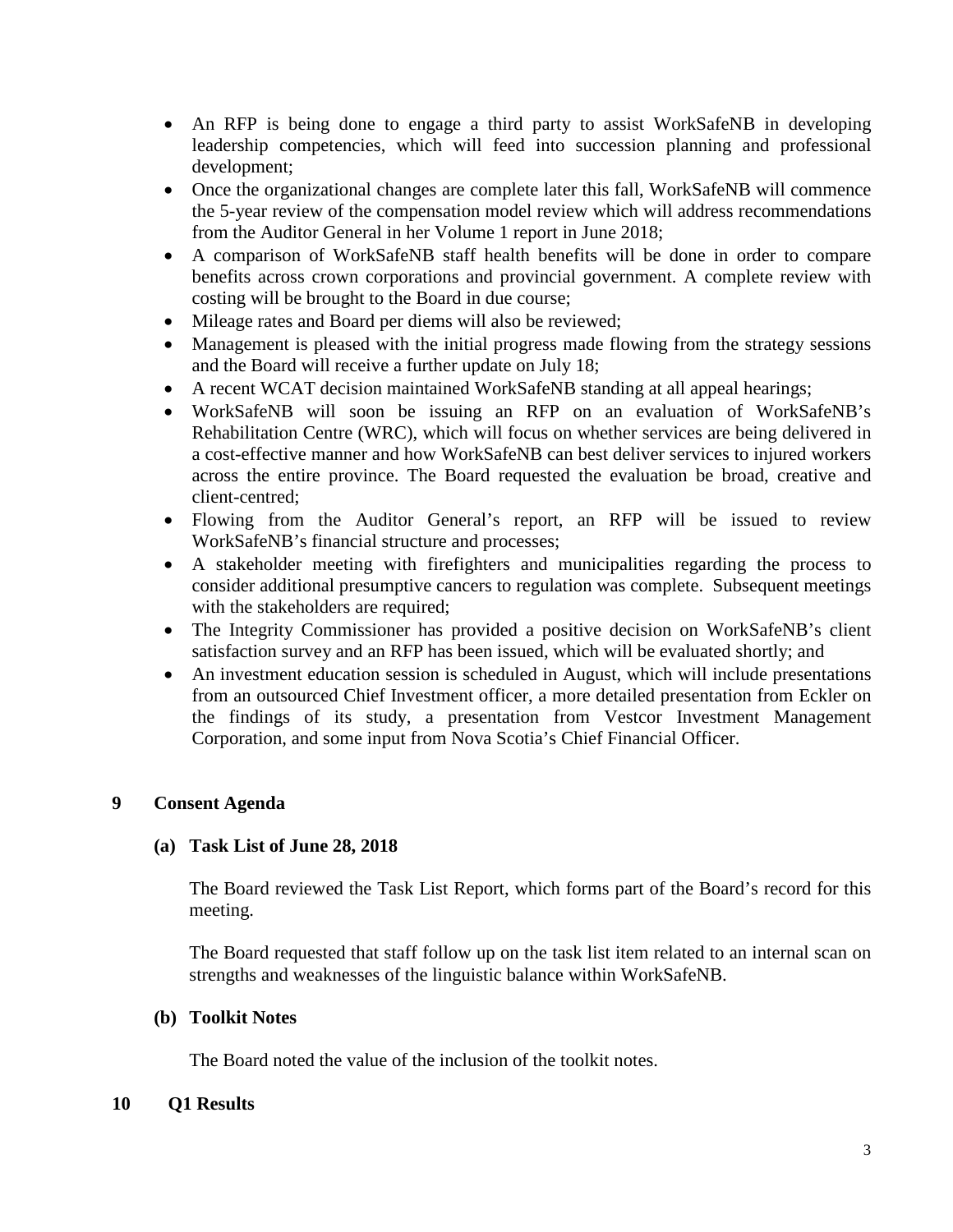## **(a) Accountability Report – First Quarter**

This report forms part of the Board's record for this meeting. No questions were raised.

WorkSafeNB's Vice President of Corporate Services reported the Accident Fund was approximately 100.5% funded, noting the contributing factors of flat investment returns for Q1 and the continued upward trend in claim costs. He also reported that as of June 27 investment returns are up but the Accident Fund remains impacted by increasing claim costs.

# **11 Rate Setting Update**

WorkSafeNB's external actuary presented an update on rate setting under both the *Workers' Compensation Act* and the *Firefighters' Compensation Act*. His presentation forms part of the Board's record for this meeting. Additional questions and comments are captured below.

## *Workers' Compensation Act*

The Board confirmed with the external actuary that while New Brunswick's aging workforce is a factor in increased cost, the major drivers are duration of claims and hearing loss claims. He explained that the driver of cost in hearing loss claims is related to frequency rather than the cost of each individual claim.

He and the Board discussed the challenge in predicting the impact of incoming regulations under the *Occupational Health and Safety Act* related to violence and harassment, but that a costing estimate will be done to assist the Board when making its decision on rate setting for 2019.

## *Firefighters' Compensation Act*

WorkSafeNB's President and CEO noted that at the recent stakeholder meeting with firefighters, the stakeholder group outlined the benefits of a stable rate notwithstanding the positive trend in the funded position in the short term. The Board directed staff to consider potential changes to the amortization schedule related to this request.

The Board requested another rate-setting update in August which will include information on the impact of a reduction in claim duration, which could incentivize stakeholders to continue in return to work efforts.

The Board briefly discussed rate surcharges and the experience rating system, including the possibility of alternate models for surcharges and how WorkSafeNB could address employers who consistently receive the maximum surcharge on their rate.

The Board also discussed the ambiguity in legislation related to whether employers have an obligation to return individuals to their pre-accident job another accommodated job, and noted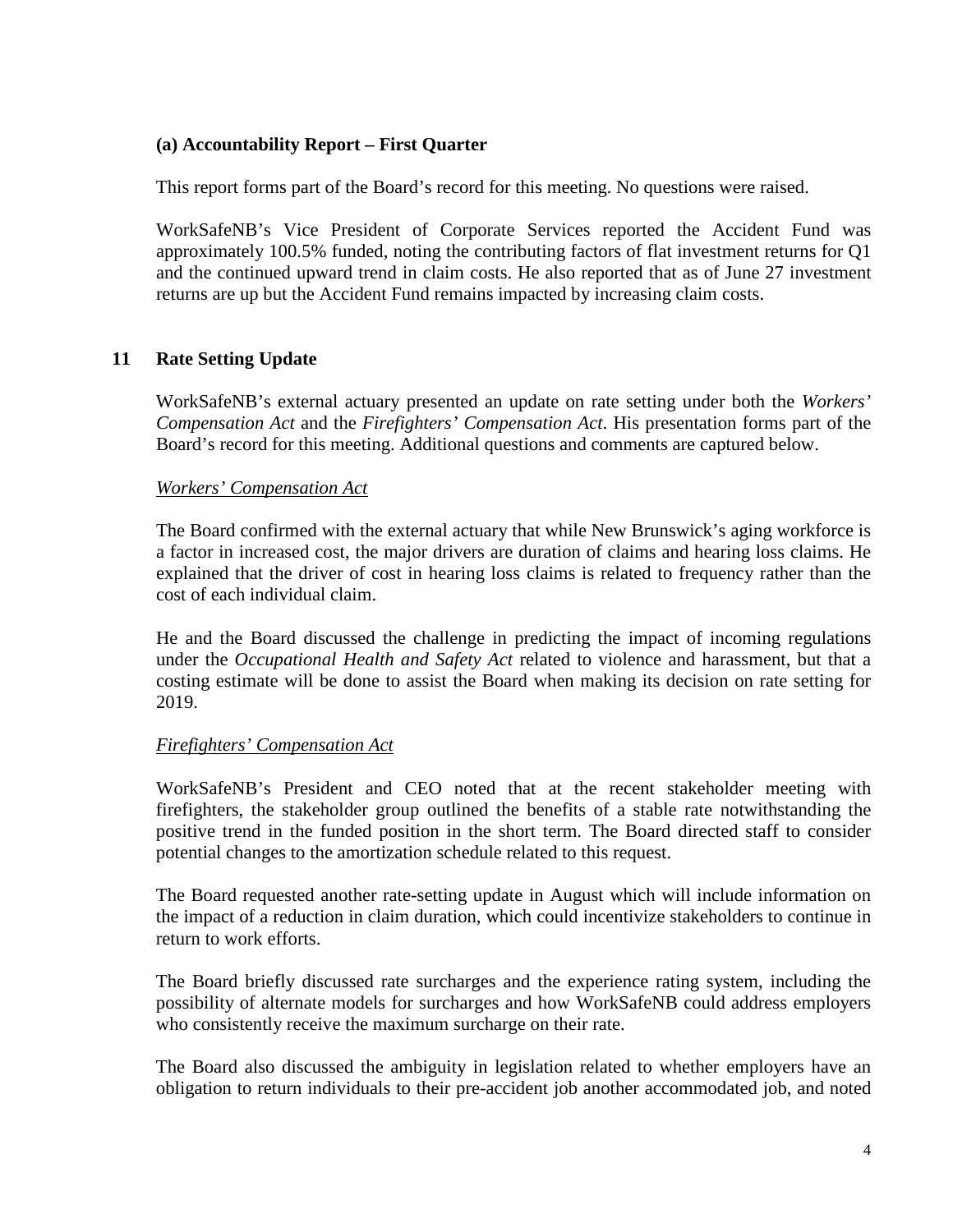the WCAT has set a high bar on this issue. The Board noted this issue will be further impacted by the new regulations related to violence and harassment.

The Board and staff discussed whether WorkSafeNB should commit Accident Fund monies to a new global real estate manager on a long-term basis. The Board agreed that it would postpone a decision on this issue until it receives its investment education in August.

## **12 Task Force Update**

Two Board members who served as members on the government appointed Task Force advised the Board its report is nearly complete. The Board members reported that the Task Force conducted comprehensive stakeholder consultation and all recommendations contained in the report are intended to be balanced across workers, employers and government.

## **13 Board Committee Terms of Reference**

WorkSafeNB's acting Corporate Secretary and General Counsel explained that all requested changes flowing from the May 31, 2018 Board meeting have been incorporated into the Terms of Reference for each Board committee.

The Board directed that some items which were removed from the Human Resources and Compensation Committee related to recruitment, terms of employment, performance evaluation, and succession plan of the President and CEO, as well as a review of appointments and terminations of the Executive Leadership Team, be added to Policy 41-002 Governance Statement – WorkSafeNB Board of Directors.

The Board decided appointments to the new committees will be made effective September using an updated skills matrix once incoming Board members are confirmed.

**Moved, seconded, and on consensus,** the Board of Directors approved the Terms of Reference for the following committees:

- a. Governance Committee;
- b. Human Resources and Compensation Committee;
- c. Audit Committee; and
- d. Finance and Investment Committee.

## **14 New Business**

## Stakeholder Letter

A Board member reviewed a letter received from an employer regarding the cost of setting up a first aid room in the workplace. The Board noted that the requirements for a first aid room are found in regulation under the *Occupational Health and Safety Act* which were adopted in 2004 after thorough stakeholder consultation. The Board suggested the Board member provide the